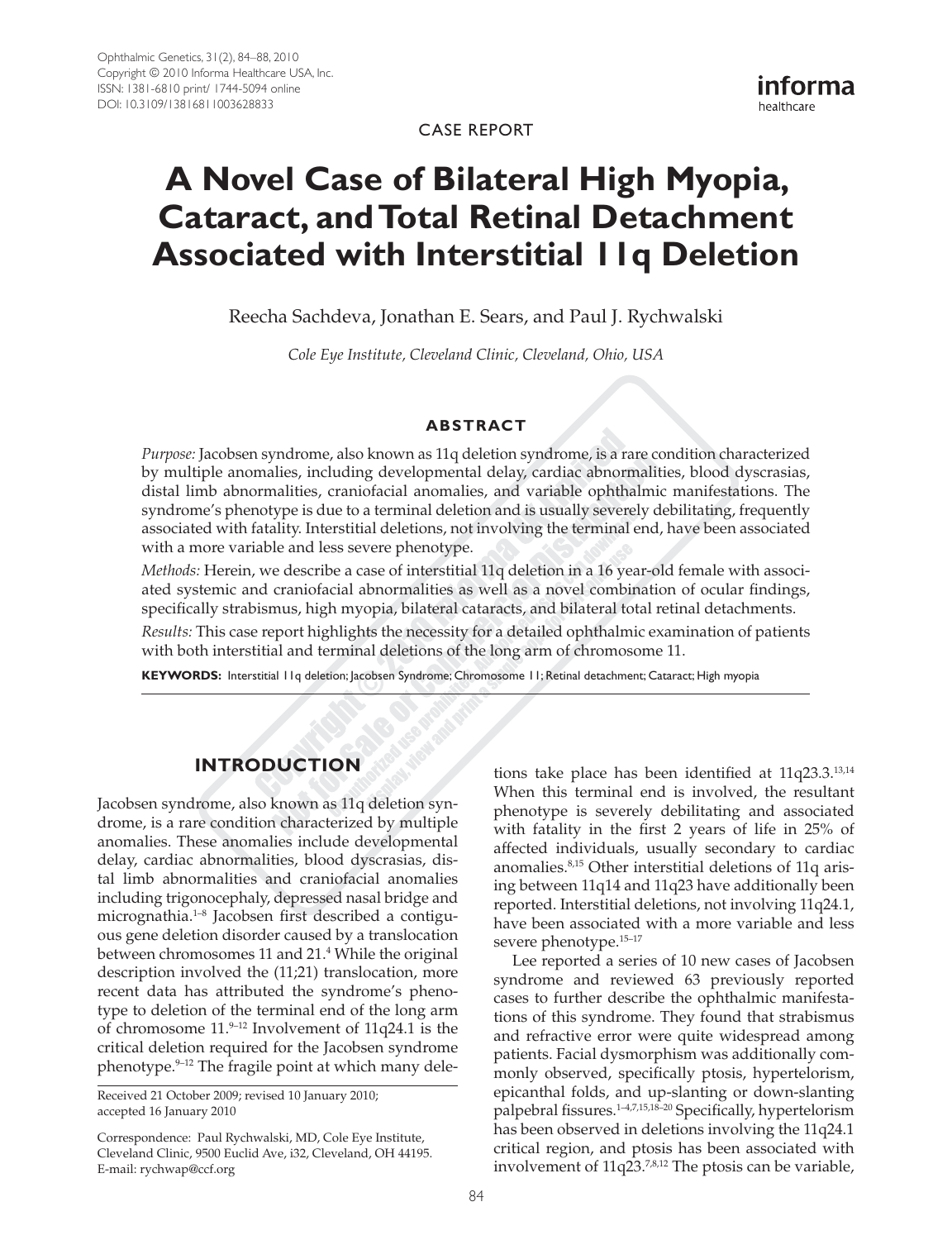ranging from mild unilateral drooping to bilateral complete absence of levator function.<sup>1,21</sup> Uncommon ophthalmic findings consisted of ectropion, colobomas of various sizes, correctopia, Peters corneal anomaly, nuclear cataract, persistent pupillary membrane, retinal vascular tortuosity, retinal pigmentary abnormalities, glaucoma, and amblyopia.<sup>1,2,7,8,12,19,21-24</sup>

Herein, we present a 16 year-old female with chromosome 11 interstitial deletion involving 11q14–q22. The patient had many typical phenotypic features of this chromosomal abnormality, including growth retardation, developmental and cognitive delay, kidney anomaly, microcephaly, scoliosis, and mild facial dysmorphisms, as well as severe feeding deficits, apneic episodes, and recurrent respiratory infections. However, we believe this case to be the first patient with 11q deletion described in the medical literature with high myopia, bilateral cataracts, and bilateral total retinal detachments.

#### **CASE Report**

A 16 year-old female with known interstitial 11q deletion presented for pediatric ophthalmic evaluation at Cole Eye Institute in Cleveland, Ohio. Her parents noted a several-week history of decreased vision. Her past ocular history was significant for strabismus and high myopia. The strabismus had resolved in childhood without surgical correction.

The patient was the fourth child of healthy parents, born at 40 weeks gestation following induced vaginal delivery. A three-generation family history revealed no known consanguinity or other birth defects, developmental abnormality, growth problem, or potential genetic disorder. There was additionally no family history of ocular abnormalities, including juvenileonset cataract, high myopia, or retinal detachment. The pregnancy had been initially uncomplicated with normal fetal activity, use of prenatal vitamins, without teratogenic exposures or illness. However, the 35-week prenatal fetal ultrasonography revealed intrauterine growth retardation, absent left kidney, and dilated cerebral ventricles. The latter two findings were later diagnosed as ectopic, hyoplastic left kidney and grade 3 intraventricular hemorrhage. From birth to throughout childhood, the patient's height and weight were at the 5<sup>th</sup> percentile for age with her head circumference lying far below the 2nd percentile.

Cytogenetic analysis at 5 months of age revealed a female karyotype with an interstitial deletion on the long arm of one #11 chromosome, involving breakpoints at 11q14.2 and 11q22.3 (46,XX,del(11) (q14.2q22.3)). Approximately 25 percent of chromosome 11q was involved in this deletion.

The patient's subsequent course revealed anomalous kidney, growth retardation, and microcephaly as described, as well as developmental delay, 30-degree S-shaped scoliosis, hypoplastic first rib, and bilateral clubfeet. Additional craniofacial features included trigonocephaly, slightly upslanted palpebral fissures, broad-appearing nasal bridge with short and upturned nose, high palate, bifid uvula, smooth philtrum, thin down-turned upper lip, and small chin (Figures 1 and 2). Hypertelorism, ptosis, and epicantal folds were not observed. As an infant, she had been diagnosed with myotonic jerks and mild cerebral palsy. She had several cyanotic episodes in infancy with subsequent cardiologic evaluation revealing normal anatomy and function. In adolescence, she had several episodes of grand mal seizures, with a diagnosis of likely epilepsy. The patient's family reported no history of repeated head banging or trauma associated with these seizures or other activity. Furthermore, throughout childhood and adolescence she had recurrent ear and respiratory infections, specifically several episodes of aspiration pneumonia. She additionally had been diagnosed with dysphagia secondary to laryngomalacia and gastroesophageal reflux disease associated with severe feeding difficulties requiring gastrostomy placement and revisions. Of note, complete blood counts, kidney function, and liver function tests were normal, specifically with the absence of thrombocytopenia.

Upon presentation for ophthalmic evaluation, she was noted to have severe cognitive delay and mental retardation. She was nonverbal, with Teller card visual acuity assessment revealing 20/250 Snellen-equivalent vision in the right eye (OD), and 20/130 Snellenequivalent in the left eye (OS) with a correction of -12.00 OD and -12.50 OS. She was very combative and uncooperative during attempted examination, but appeared to have grossly normal ocular alignment. A dense nuclear cataract was observed OD and a relatively less severe inferiorly located nuclear cataract was observed OS. Posterior pole examination was limited both by cataract and patient cooperation.

Subsequent examination under anesthesia confirmed previously observed cataracts. Dilated fundus examination revealed bilateral rhegmatogenous retinal detachments. Both detachments revealed a funnel configuration with proliferative vitreoretinopathy (PVR) grade C2, 4 OD (Figure 3), PVR C2,3,5 OS. B-scan ultrasonography confirmed a total macula-off retinal detachment with no subretinal masses in both eyes. A-scan measurements of axial length revealed 25.6 millimeters OD and 25.04 millimeters OS, with keratometry readings of  $47.87 \times 52.75$  OD and  $48.25 \times 51.12$ OS. Immediately following examination under anesthesia, the patient underwent cataract extraction in the right eye with a 0.00 D lens placed in the capsular bag.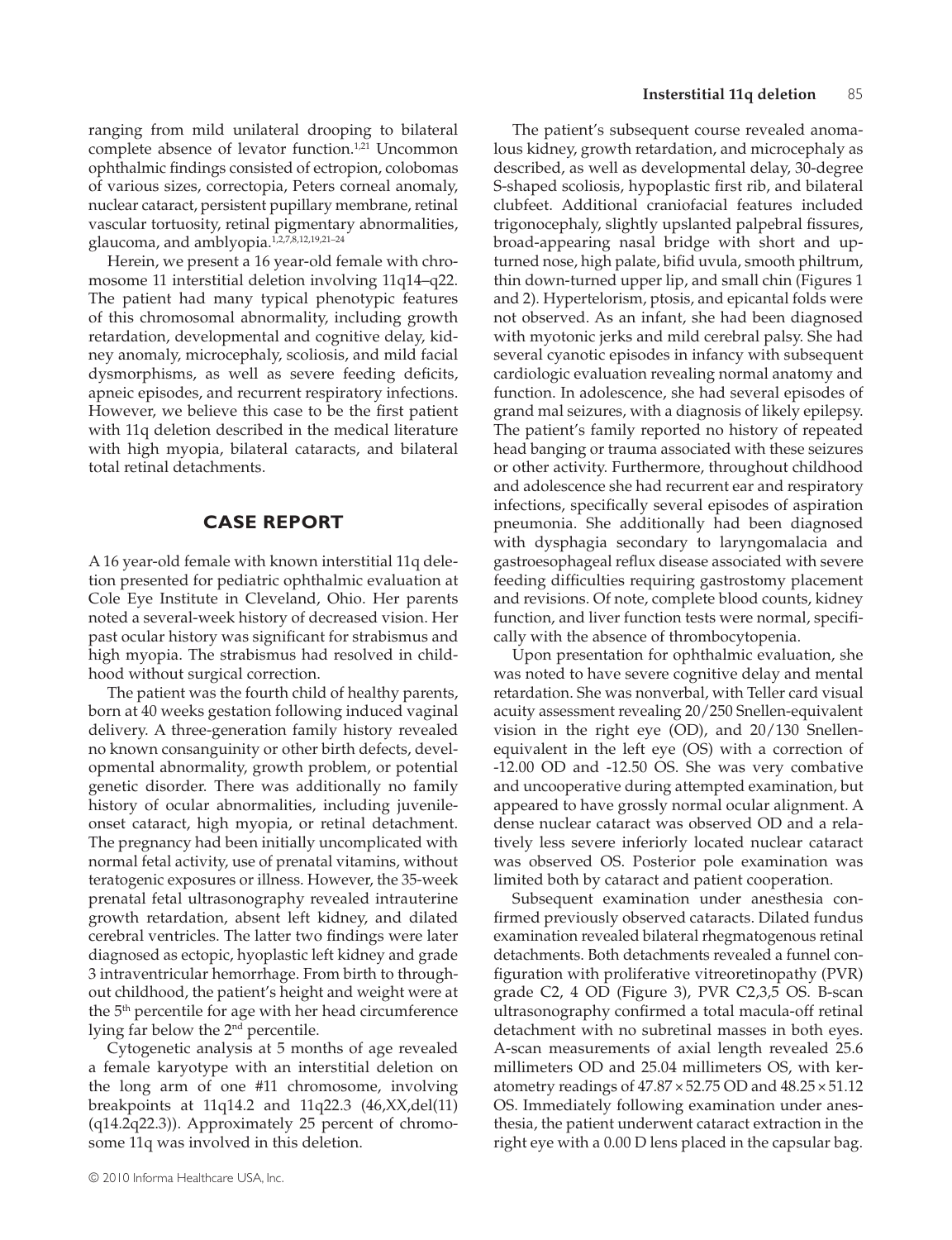

FIGURE 1 Photograph of patient demonstrates various craniofacial features, including broadappearing nasal bridge, smooth philtrum, thin down-turned upper lip, and small chin.



FIGURE 2 Photograph of patient focused on right eye demonstrates slightly upslanted palpebral fissure



FIGURE 3 Introperative photograph of right eye demonstrates total retinal detachment with PVR Grade C2,4. The retina does not show exudation or vascular anomaly consistent with FEVR.

After cataract surgery, the patient underwent retinal detachment repair by vitrectomy/scleral buckle/silicon oil injection OD, followed by phacoemulsification/ posterior capsulotomy/vitrectomy/scleral buckle/ silicon oil OS at a later date. Silicon oil was removed from both eyes without complication after 3 months of tamponade. Both retinas remained attached, and the patient's family reported markedly increased vision and skills in mobility and other daily activities.

# **Discussion**

Our patient is a 16-year-old female with an interstitial 11q14–q22 deletion and associated systemic and craniofacial abnormalities with strabismus, high myopia, bilateral cataracts, and bilateral total retinal detachments. The combination of these latter phenotypic features is unique from the existing literature.

Wakazono reported an infant with an interstitial 11q14–q22 deletion, who suffered from transient hypocalcemia and hypotonia, as well as occasional apneic attacks, feeding difficulties, growth and developmental retardation, dolichocephaly, multiple dysmorphic features, and recurrent respiratory infections. Ocular findings in this infant included telecanthus and bilateral ptosis. Notably, cardiac abnormalities were absent on echocardiography.17 The nonocular findings of the patient described in this case report, specifically her history of occasional apneic attacks with recurrent respiratory infections and feeding difficulties in the absence of cardiac anomalies, are very similar to Wakazono's report.

Strabismus and refractive error have commonly been observed associated with 11q deletion.<sup>19</sup> Additionally, nuclear cataract has been infrequently reported.<sup>7,23</sup>

Furthermore, retinopathies have also been observed; specifically, the Frizzled-4 (FZD4) and low-density lipoprotein receptor-related protein 5 (LRP5) genes have been mapped to the long arm of chromosome 11 and are responsible for familial exudative vitreoretinopathy (FEVR).24–26 LRP5, mapping to chromosome 11q13.4, is centromeric to our patient's deletion and likely does not contribute to her ocular pathology.<sup>25,26</sup> Uto reported a patient with an 11q23.3 deletion with peripheral avascular temporal retina and temporal dragging of retinal vessels associated with peripheral vasculopathy.<sup>27</sup> Although this child's findings resembled retinopathy of prematurity, the child was born full-term. The authors attributed these findings to a FEVR phenotype. Li later described a patient with de novo complex chromosomal rearrangements including a translocation-deletion-inversion of chromosomes 11q and 16q causing an interstitial 11q14.1-q23.2 deletion.<sup>28</sup> This patient presented with the FEVR phenotype, as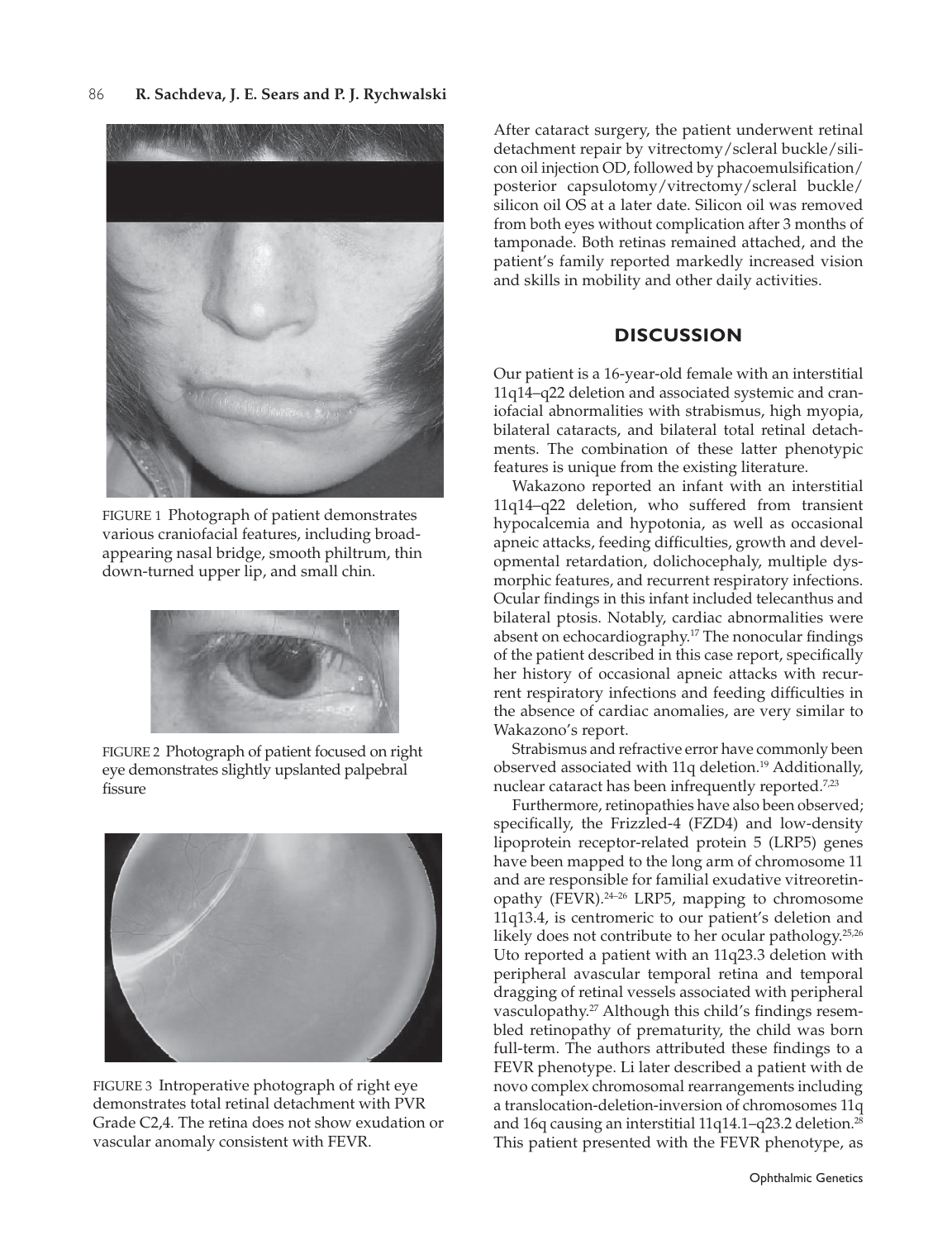well as growth retardation, facial anomalies, cleft palate, and minor digital anomalies. The authors postulated that the majority of this patient's retinal findings were secondary to the 11q deletion, specifically resulting from a haploinsufficiency related to the loss of the paternal FZD4 allele at 11q14.3. Upon review of 23 cases with 11q14–23 deletions, the authors constructed a regional deletion map revealing that deletions of the FZD4 gene at the centromeric segment (11q14.1– 11q14.3) lead to retinal dysgenesis, while deletions at the gene's telomeric segment (11q21–11q23) account for other features, specifically dysmorphic craniofacial anomalies, growth and mental retardation, and mild digital abnormalities.<sup>28</sup>

Our patient's presentation may well conform to the FEVR phenotype, but significant differences in her clinical exam and intraoperative findings suggest that this was not a FEVR related retinal detachment. Her age of 15 years suggests that if this was FEVR, her presentation with bilateral retinal detachments was late. She harbored no retinal exudates, persistent fetal vasculature, peripheral neovasvcularization, or fibrovascular mass. There were no retinal folds or macular heterotropia. Her preoperative and intraoperative findings revealed a rhegmatogenous origin to her bilateral retinal detachments. We did not obtain a fluorescein angiogram to determine peripheral avascularity. It is also possible that this patient, like patients with acquired abnormal vascular development such as ROP, developed myopia as a secondary consequence to primary vascular disease, which in our case if present is so mild as to not cause any grossly recognizable FEVR phenotype.

The phenotype described in this case report is unique. The aforementioned dysmorphic facial features of abnormal nasal bridge, palebral fissures, and palate, as well as systemic findings of developmental delays, prenatal and postnatal growth retardation, microcephaly, significant feeding problems, single anomalous kidney, and respiratory infections without cardiac anomalies have been reported associated with similar 11q deletions.5,17,28 However, the associated combination of strabismus, high myopia, cataract, and bilateral total retinal detachment has not been previously described. This case report highlights the necessity for a detailed examination of patients with both interstitial and terminal deletions of the long arm of chromosome 11. While systemic abnormalities as well as facial dysmorphic features are widely known and routinely evaluated, special attention should be given to the possibilities of amblyogenic refractive error and cataract as well as associated retinal detachments, findings that may require examination under anesthesia for accurate diagnosis and treatment.

# **Acknowledgments**

The authors would like to thank the family of the reported patient for their cooperation. Additionally, we would like to acknowledge the Department of Genetics at University Hospitals, Cleveland, OH, for their role in the initial genetic evaluation of the patient.

#### **References**

- 1. Cassidy SB, Heller RM, Kilroy AW, et al. Tirgoncephaly and the 11q- syndrome. Ann Genet 1997;20:67–69.
- 2. Felding I, Mitleman F. Deletion of the long arm of chromosome 11. Acta Paediatr Scand 1974;68:635–638.
- 3. Frank J, Riccardi VM. The 11q- syndrome. Hum Genet 1977;35:241–246.
- 4. Jacobsen P, Hauge M, Henningsen K, et al. An (11;21) translocation in four generations with chromosome 11 abnormalities in the offspring. A clinical, cytogenetical, and gene marker study. Hum Hered 1973;23(6):568–585.
- Levin AV, Sutherland J, Quinn AQ. Ocular manifestations of chromosomal abnormalities. In Genetic diseases of the eye, Traboulsi, EI (ed.). New York, NY: Oxford University Press, 1998 (575–577).
- 6. Mulcahy MT, Jenkyn J. The 11q- syndrome: another case report. Hum Genet 1977;36(2):239–242.
- 7. Obregon MG, Mingarelli R, Digilio MC, et al. Deletion 11q23 qter (Jacobsen syndrome): report of three new patients. Ann Genet 1992;35:208–212.
- 8. Penny LA, Dell'Aquila M, Jones MC, et al. Clinical and molecular characterization of patients with distal 11q deletions. Am J Hum Genet 1995;56:676–683.
- 9. Cousineau AJ, Higgins JV, Scott-Emuakpor AB, et al. Ring 11 chromosome: phenotype-karyotype correlation wih deletions of 11q. Am J Med Genet 1983;14:29–35.
- 10. Fryns JP, Kleczkowska A,Buttiens M. Distal 11q monosomy. The typical 11q monosomy syndrome is due to deletion of subband 11q24.1. Clin Genet 1986;30:255–260.
- 11. Fryns JP, Kleczkowska A, Smeets E, et al. Distal 11q deletion: a specific clinical entity. Helv Paediatr Acta 1987;42: 191–194.
- 12. O'Hare AE, Grace E, Edmunds AT. Deletion of the long arm of chromosome 11 [46,XX,del(11)(q24.1-qter)]. Clin Genet 1984;25:373–377.
- 13. Jones C, Slijepcevic P, Marsh S, et al. Physical linkage of the fragile site FRA11B and a Jacobsen syndrome chromosome deletion breakpoint in 11q23.3. Hum Mol Genet 1994;3:2123–2130.
- 14. Voullaire LE, Webb GC, Leversha MA. Chromosome deletion at 11q23 in an abnormal child from a family with inherited fragility at 11q23. Hum Genet 1987;76:202–204.
- 15. Hertz JM, Tommerup N, Sorensen FB, et al. Partial deletion of 11q: report of a case with a large terminal deletion 11q21 qter without loss of telomeric sequences, and review of the literature. Clin Genet 1995;47:231–235.
- 16. Schwarz C, Mpofu C, Wraith JE. A terminal deletion of 11q. J Med Genet 1992;29:511–512.
- 17. Wakazono A, Masuno M, Yamaguchi S, et al. Interstitial deletion of the long arm of chromosome 11: report of a case and review of the literature. Jpn J Hum Genet 1992;37(3): 229–234.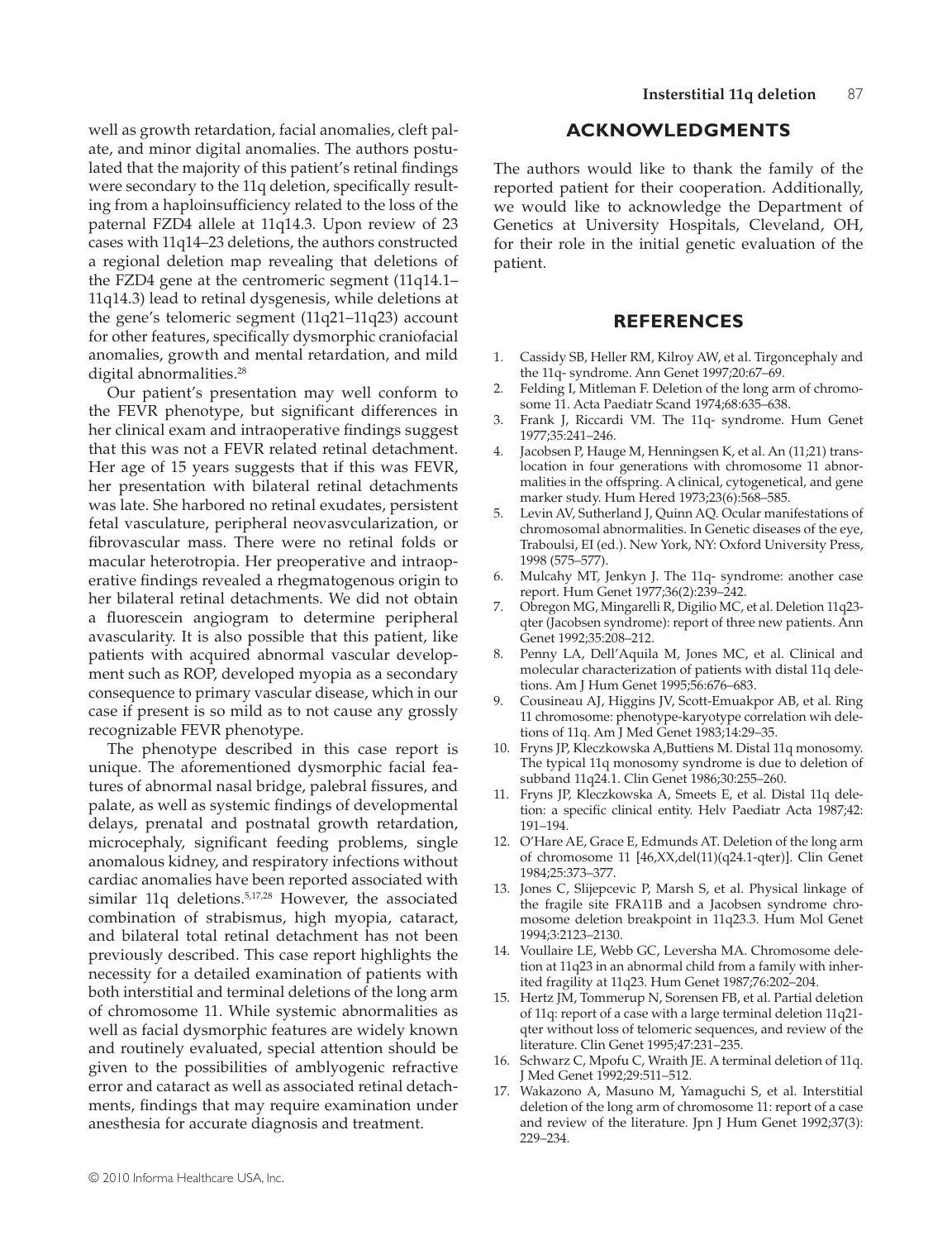#### 88 **R. Sachdeva, J. E. Sears and P. J. Rychwalski**

- 18. Kaffe S, Hsu LY, Sachdev RK, et al. Partial deletionof long arm of chromosome 11:del(11)(q23). Clin Genet 1977;12:323–328.
- 19. Lee WB, O'Halloran HS, Grossfeld PD, et al. Ocular findings in Jacobsen syndrome. J AAPOS 2004;8(2):141–145.
- 20. Linarelli lG, Pai KG, Pan SF, et al. Anomalies associated with partial deletion of long arm of chromosome 11. J Pediatr 1975;86:750–752.
- 21. Schinzel A, auf der Maur P, Moser H. Partial deletion of long arm of chromosome 11[del(11)(q23)]: Jacobsen syndrome. J Med Genet 1977;14:438–444.
- 22. Bateman JB, Maumenee IH, Sparkes RS. Peters' anomaly associated with partial deletion of the long arm of chromosome 11. Am J Ophthalmol 1984;97(1):11–15.
- 23. Ferry AP, Marchevsky A, Strauss L. Ocular abnormalities in deletion of the long arm of chromosome 11. Ann Ophthalmol 1981;13:1373–1377.
- 24. Li Y, Fuhrmann C, Schwinger E, Gal A, et al. The gene for autosomal dominant familial exudative vitreoretinopathy

(Criswick-chepens) on the long arm of chromosome 11. Am J Ophthalmol 1992;113:712–713.

- 25. Toomes C, Bottomley HM, Jackson RM, et al. Mutations in LRP5 or FZD4 underlie the common familial exudative vitreoretinopathy locus on chromosome 11q. Am J Hum Genet 2004;74:721–730.
- 26. Jiao X, Ventruto V, Trese MT, Shastry BS, et al. Autosomal recessive familial exudative vitreoretinopathy is associated with mutations in LRP5. Am J Hum Genet 2004;75: 878–884.
- 27. Uto H, Shigeto M, Tanaka H. A case of 11- syndrome associated with abnormalities of retinal vessels. Ophthalmologica 1994;208:233–236.
- 28. Li P, Zhang HZ, Huff S, et al. Karyotype-phenotype insights from 11q14.1–q23.2 interstitial deletions: FZD4 haploinsufficiency and exudative vitreoretinopathy in a patient with a complex chromosome rearrangement. Am J Med Genet A 2006;140(24):2721–2729.